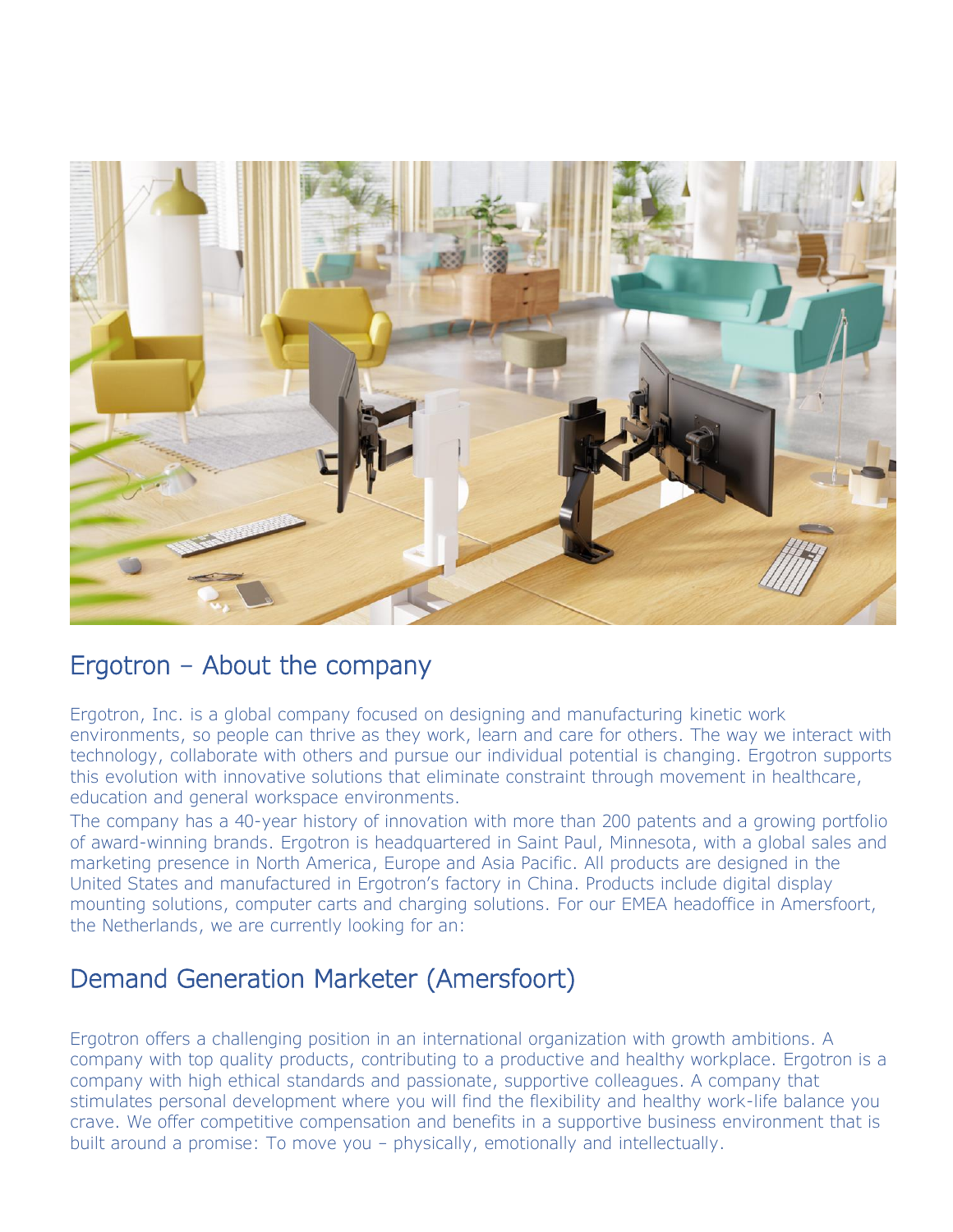# The position

In this position you will execute globally-consistent best practices for email communications, nurture programs building and enable efficient marketing communication processes. In this role you will also maintain contact and lead data accuracy, provide dashboard and campaign reporting, trending and analysis to measure marketing program ROI, lead funnel and marketing pipeline contribution. You are part of the EMEA Marketing team.

## **Responsibilities**

- Rally cross-functional departments and remote teams in eMarketing systems and technologies by using project management skills;
- Understand all aspects of the marketing automation program, including building the programs and updating streams, developing content and measurement to ensure seamless roll out and ongoing maintainance of global marketing technology projects through the marketing automation platform;
- Demonstrate proficiency with database operations, data integrity, data modeling and segmentation to ensure accuracy, proper list usage and timing and create new audience lists based on previous behavior/engagement with marketing campaigns and content.
- Identify and implement processes and efficiencies to optimize and ensure a connected customer experience by working closely with Marketing Managers.
- Keep abreast of new developments and show passion for digital marketing and about the customer experience and driving customer success;
- Maintain up-to-date knowledge on latest global email legislative laws.
- Coordinate with other teams focused on brand and digital strategy in order to ensure consistency in messaging across all potential functions and points along the customer journey.
- Provide EMEA reporting from marketing automation system, according to the defined metrics and analyses of ROI results. Advice to extend, amend or stop eMarketing activities based on results, and recommend corrective actions and improvements when necessary. Measure campaigns for the Ergotron brand in the different markets.
- Additional duties as assigned.
- Support "Lean Business Enterprise" initiatives for continuous process improvement and waste elimination.